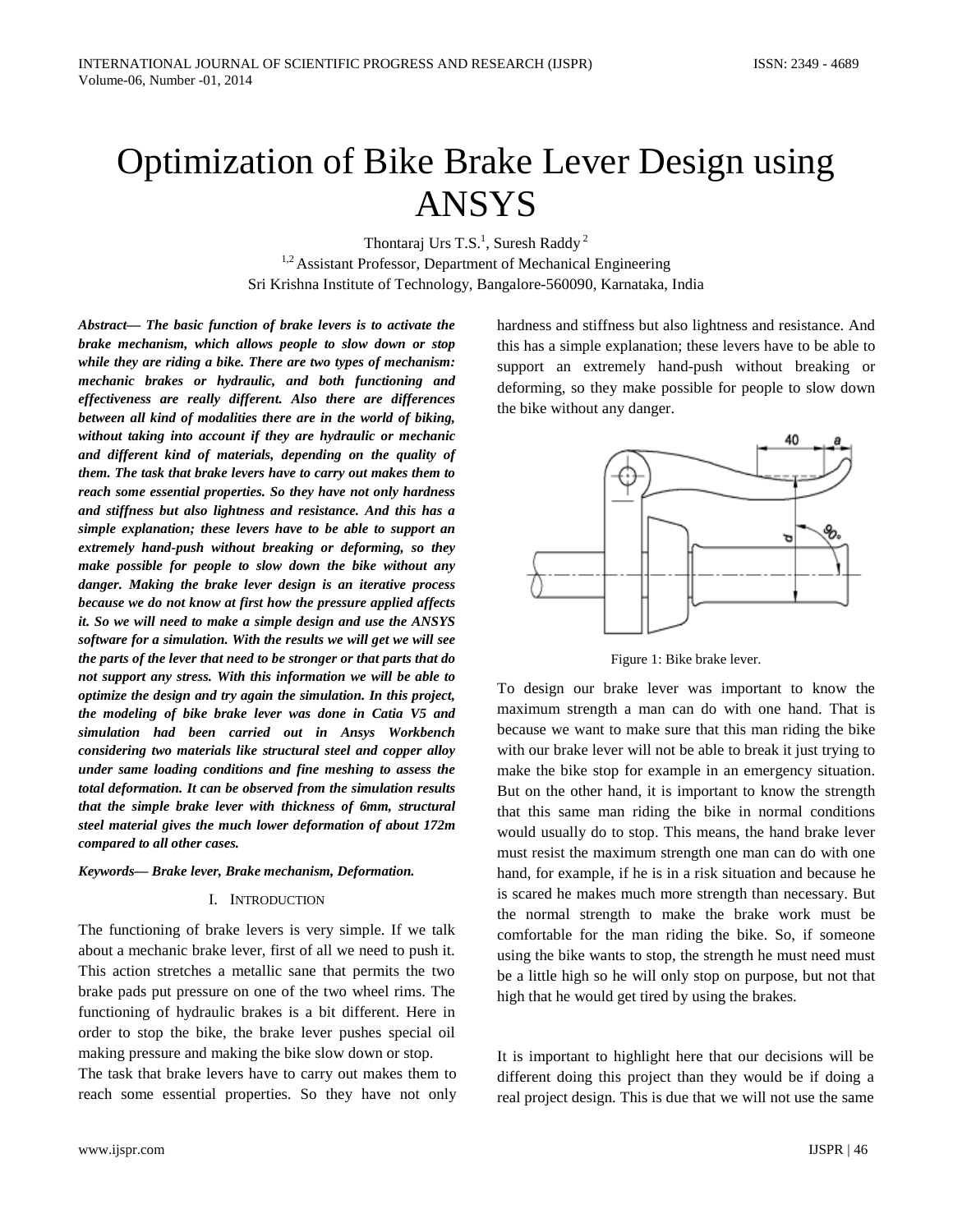data than we would because we want to be able to test the lever and compare the results with those we will get by simulation. So all along this section we will distinct the values we would use for a real design of a brake lever, and the values we decide to use for our prototype.

First of all, in this section we will try to find out the maximum force that a person can grip strength. The idea is getting an empirical statistical study and we will see what the result is. The best way to do it is with a tool called Jamar hydraulic Dynamometer. With this machine someone just grip strength and we get the force value he is doing. The problem is that a Jamar hydraulic Dynamometer costs about one thousand euros. Then we have two options: on one hand we can try to design an experiment that gets us an idea of this force. On the other hand we can look for other studies that have been done before. We took metallic recipient with a handle and we put it on a scale. The idea then was to start filling the recipient with dense materials like iron and start to increase the weight. In this way, we got the maximum weight that the subject is able to rise up, what is proportional to the maximum force that this person can grip strength. We tried with one member of our group and the maximum weight with one hand was 40kg ergo 392 N.



Figure 2: Jamar Hydraulic dynamometer.

# *A. Basic design*

Making the brake lever design is an iterative process because we do not know at first how the pressure applied affects it. So we will need to make a simple design and use the ANSYS software for a simulation. With the results we will get we will see the parts of the lever that need to be stronger or that parts that do not support any stress. With this information we will be able to optimize the design and try again the simulation.

Anyway, there are three factors we know that will matter for the design:

- 1. The material, because of its properties such the modulus of elasticity, the Poisson coefficient and the tensile strength.
- 2. The pressure applied, what means the force made and the width of the surface where this force will be applied.
- 3. The part of the brake lever where this pressure will be applied and how close of the cotter pins is.

The first point is something we have already chosen and cannot change it to make it better or worse. The second point is information we already know, but we cannot change it either. The third point is someone we can decide and change to optimize our design at the same time as the rest of the shape.

# *B. Introduction to Catia & Ansys*

CATIA (Computer Aided Three-Dimensional Interactive Application) V5 is developed by Dassault systems, France, is a completely re-engineered, next generation family of CAD/CAM/CAE software solutions for product lifecycle management. Through its exceptionally easy-touse and state of the art user interface, CATIA V5 delivers innovative technologies for maximum productivity and creativity, from the inception concept to the final product. CATIA V5 reduces the learning curve, as it allows the flexibility of using featured based and parametric designs.

CATIA V5 provides three basic platforms: P1, P2, and P3.P1 is for small and medium- sized process- oriented companies that wish to grow towards the large scale digitized product definition. P2 for advance design engineering companies that require product, process, and resource modeling. P3 is for high end design applications and is basically for Automotive and Aerospace Industry, where high quality surfacing or class-A surfacing is used.

ANSYS, Inc. is an engineering simulation software (computer-aided engineering, or CAE) developer that is headquartered south of Pittsburgh in the South point business park in Cecil Township, Pennsylvania, and United States.

ANSYS offers engineering simulation solution sets in engineering simulation that a design process requires.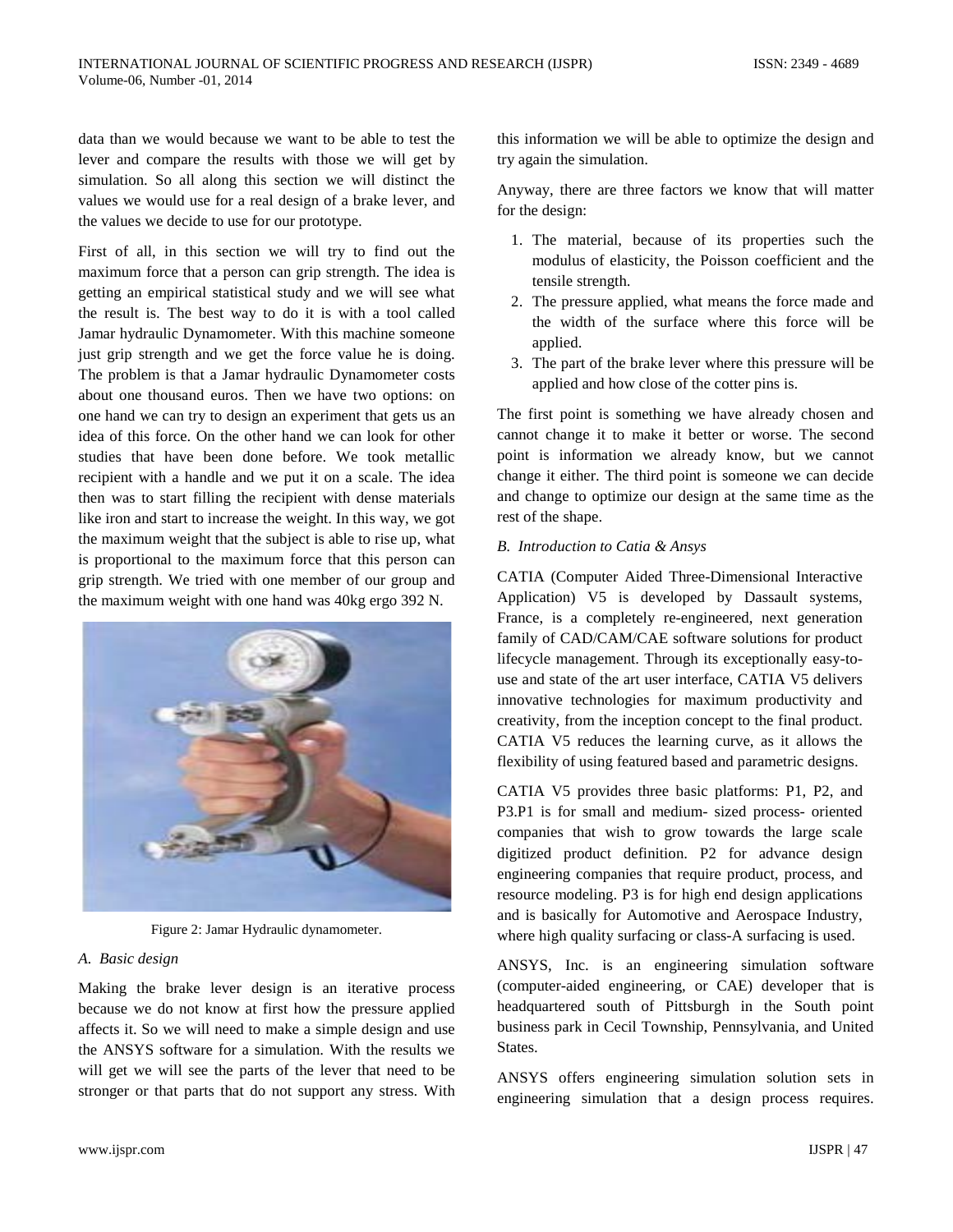Companies in a wide variety of industries use ANSYS software. The tools put a virtual product through a rigorous testing procedure (such as crashing a car into a brick wall, or running for several years on a tarmac road) before it becomes a physical object.

ANSYS Workbench is a common platform for solving engineering problems. Typical tasks you can perform in Workbench are:

- 1. Importing models from a variety of CAD systems.
- 2. Conditioning models for design simulations using the Design Modeler.
- 3. Performing FEA simulations using Simulation.
- 4. Optimizing designs using Design Xplorer or Design Xplorer VT.

## II. METHODOLOGY

A. Modeling of brake lever in Catia V5.

Design of the brake lever with changing the two design consideration to optimize results.

- 1. Simple design of brake lever
- 2. Modified design of brake lever



Figure 3. Shows the simple design of the brake lever with 6mm thickness.

B. Analysis of Shock absorber in Ansys Workbench.

| Sl. No. | Meshing | Nodes | Elements |
|---------|---------|-------|----------|
|         | Coarse  | 636   | 67       |
|         | Medium  | 2323  | 336      |
|         | Fine    | 6855  | 1170     |

The analysis is carried out in Ansys workbench, where the model is modeled in the Catia workbench and imported in the Ansys workbench for meshing, applying the boundary condition and simulation.



Figure 4. Shows modified design of the brake lever with 4mm thickness.



Figure 5.Shows the imported simple design of the brake lever in Ansys workbench.

1. Meshing the model in Ansys workbench with varying the three meshing parameter for simple design.

The model is meshed in coarse meshing, medium meshing, and fine meshing parameter to distinguish model number of node and element.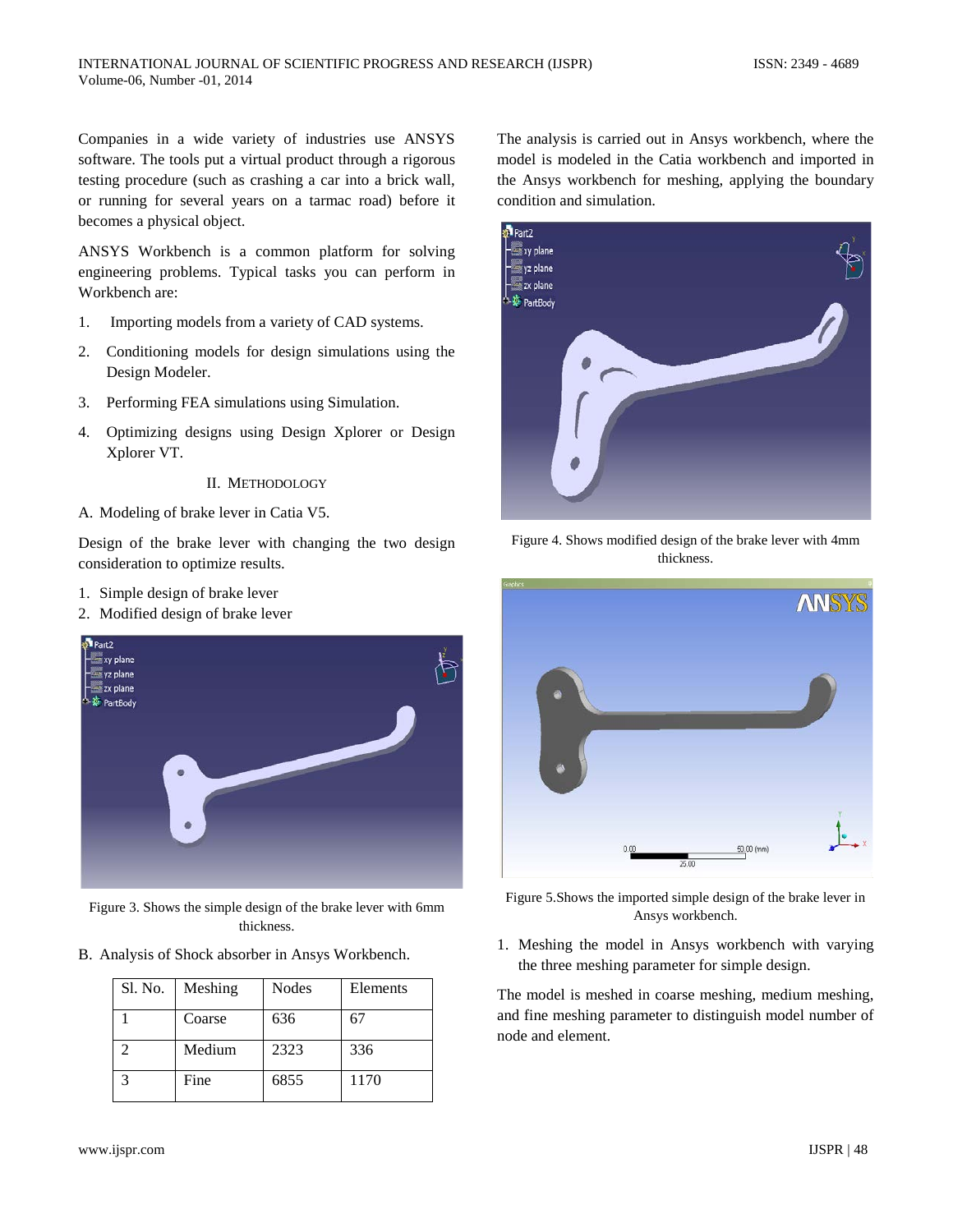

Figure 6. Shows the coarse meshing of brake lever model in Ansys workbench.



Figure 7. Shows the medium meshing of brake lever model in Ansys workbench.



Figure 8.Shows the medium meshing of brake lever model in Ansys workbench.

TABLE 1. Shows the number of nodes and elements in the simple brake lever model in Ansys workbench.

2. Meshing the model in Ansys workbench with varying the three meshing parameter for modified design.



Figure 9.Shows the imported modified design of the brake lever in Ansys workbench.



Figure 10. Shows the coarse meshing of modified brake lever model in Ansys workbench.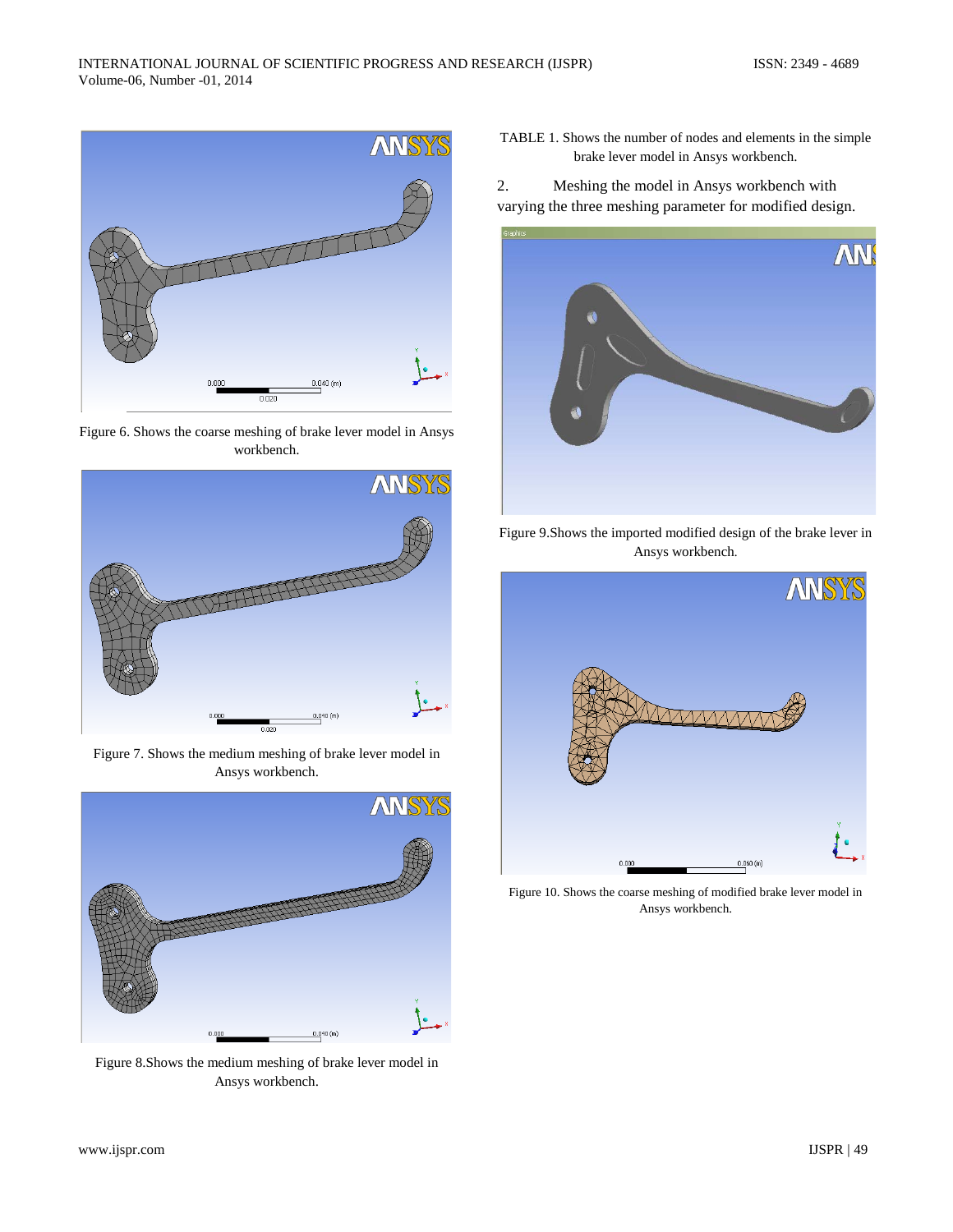

Figure 11. Shows the medium meshing of modified brake lever model in Ansys workbench.



Figure 12. Shows the fine meshing of modified brake lever model in Ansys workbench.

TABLE 2. Shows the number of nodes and elements in modified brake lever model in Ansys workbench.

| Sl. No. | Meshing | <b>Nodes</b> | Elements |
|---------|---------|--------------|----------|
|         | Coarse  | 1435         | 615      |
|         | Medium  | 2330         | 990      |
|         | Fine    | 5070         | 2263     |

*C. Applying the boundary conditions for both design of brake lever.*

Boundary conditions for the both simple and modified design of the brake lever are same

1. Pressure is applied to the lever at one of the brake wire attached slot of 20 Pa.

- 2. Force of 100N is applied on the top of the lever surface in y direction.
- 3. Applying the moment on the lever fulcrum of 20 Nm, where it is attached to rotated.



Figure 13. Applying the pressure of 20 Pa.



Figure 14. Applying the force of 100 N.



Figure 15. Applying the moment of 20 Nm.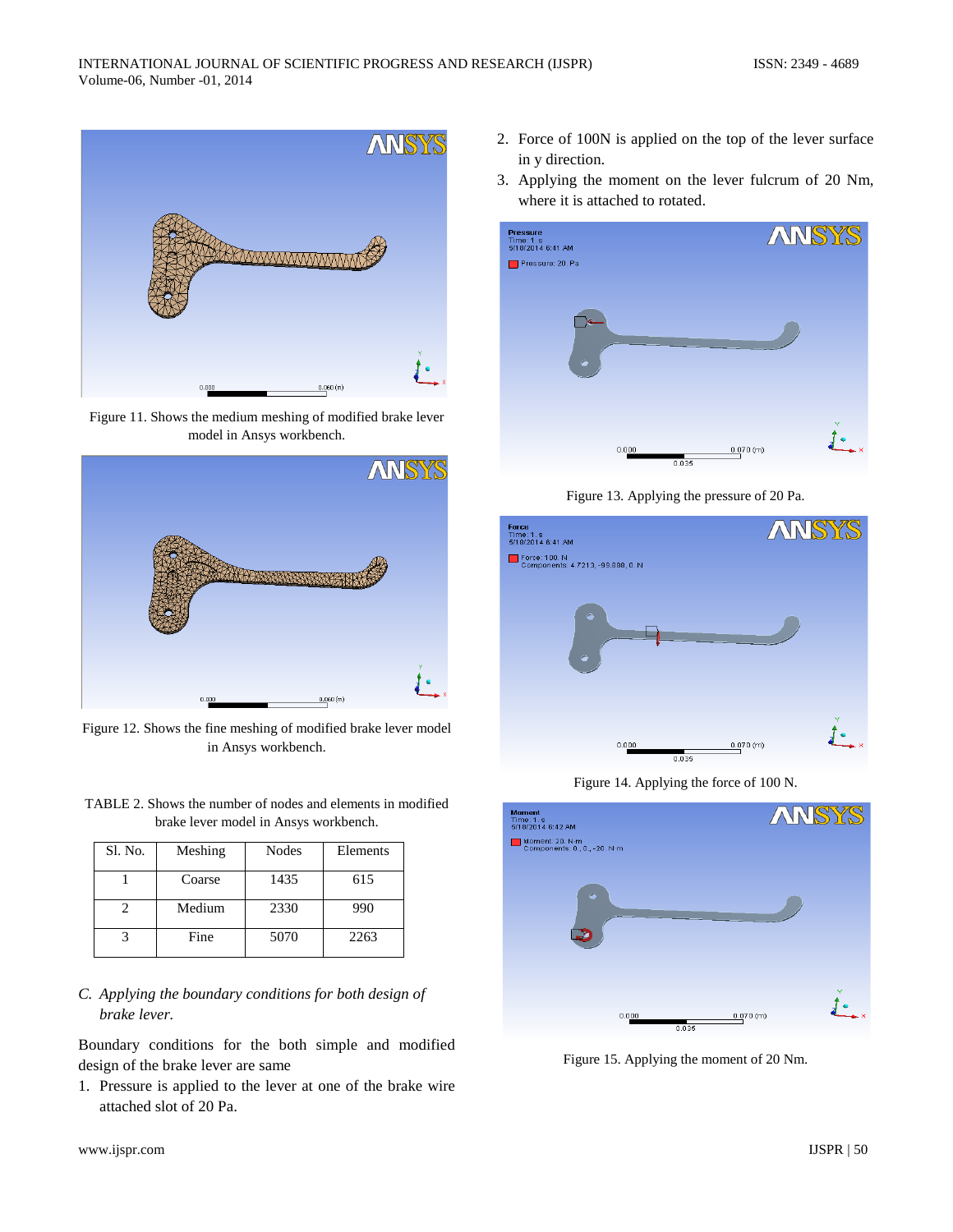# III. RESULTS AND DISCUSSIONS

Analysis for the both simple and modified design of the brake lever is of same conditions

- 1. Pressure is applied to the lever at one of the brake wire attached slot of 20 Pa.
- 2. Force of 100N is applied on the top of the lever surface in y direction.
- 3. Applying the moment on the lever fulcrum of 20 Nm, where it is attached to rotated.
- 4.The changing of the material properties brake lever structural steel and aluminum alloy.
- 5.Comparing the results for the both the design and the material properties with the fine meshing parameter.
- *A. Simple design of brake lever*
- 1. For structural steel material 2. For aluminum alloy material









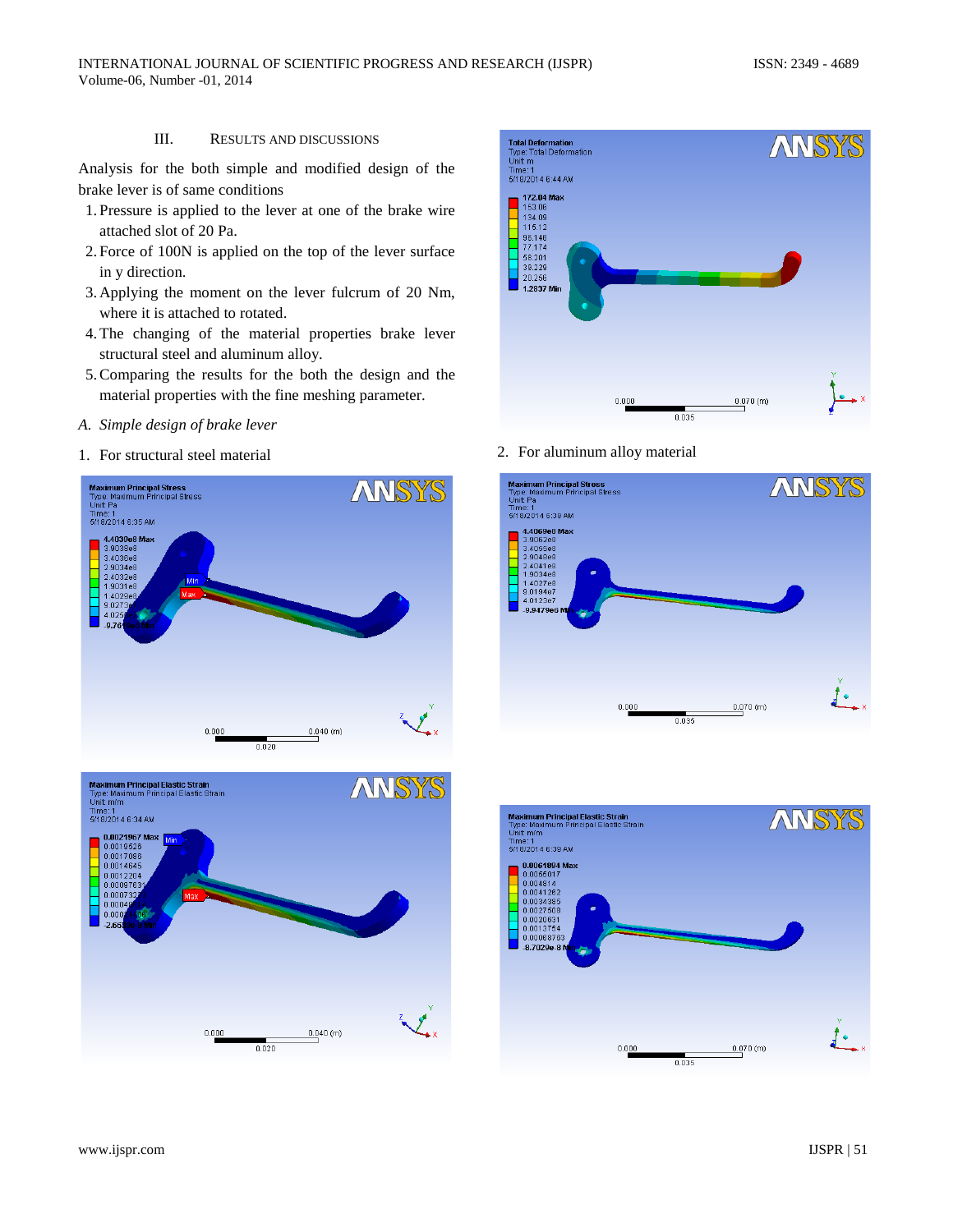

- *B. Modified design of brake lever.*
- I. For structural steel material







II. For aluminum alloy material



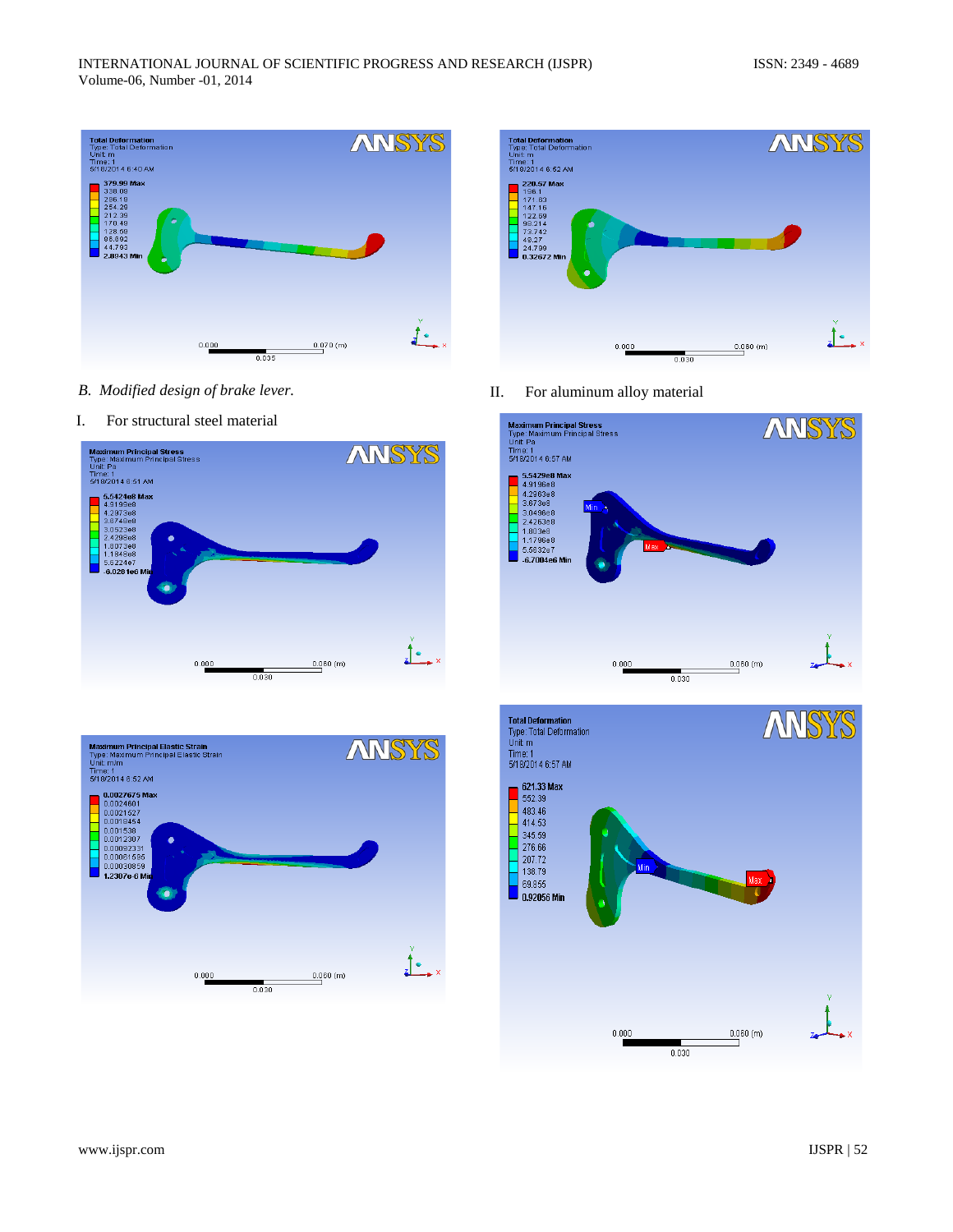

# *C. Comparison of simulation results of brake lever.*

In this project, the simulation had been carried out for simple brake lever and modified brake lever with material of structural steel and aluminum alloy for total deformation. The simulation results shows that, simple design of brake lever with thickness of 6mm with structural steel material under fine meshing gives total deformation of 172 m, which is less compared to all other cases.

| TABLE 3. Shows the value of maximum principle stress, maximum principle elastic strain and total deformation of simple |
|------------------------------------------------------------------------------------------------------------------------|
| design of brake lever.                                                                                                 |

| <b>S1.</b><br>No. | Force    | Pressure | Moment  | Material            | Meshing | Solution                                          | Minimum        | Maximum        |
|-------------------|----------|----------|---------|---------------------|---------|---------------------------------------------------|----------------|----------------|
| 1                 | 100<br>N | 20 Pa    | 20Nm    | Structural<br>steel | Fine    | Maximum Principal<br><b>Stress</b>                | $-6.0281e6$ Pa | 5.542e8 Pa     |
|                   |          |          |         |                     |         | <b>Maximum Principal</b><br><b>Elastic Strain</b> | $-1.23e-6$ m/m | $0.00276$ m/m  |
|                   |          |          |         |                     |         | <b>Total Deformation</b>                          | $0.3267$ m     | 220.57m        |
| 2                 | 100<br>N | 20 Pa    | $20$ Nm | Aluminum<br>alloy   | Fine    | Maximum Principal<br><b>Stress</b>                | $-6.670e6$ Pa  | 5.542e8 Pa     |
|                   |          |          |         |                     |         | Maximum Principal<br><b>Elastic Strain</b>        | $3.682e-6$ m/m | $0.007794$ m/m |
|                   |          |          |         |                     |         | <b>Total Deformation</b>                          | 3.682e-6 m/m   | 0.7794         |

TABLE 4. Shows the value of maximum principle stress, maximum principle elastic strain and total deformation of modified design of brake lever.

| S1.<br>No. | Force            | Pressure | Moment  | Material            | Meshing | Solution                               | Minimum            | Maximum           |
|------------|------------------|----------|---------|---------------------|---------|----------------------------------------|--------------------|-------------------|
|            | 100 <sub>N</sub> | 20 Pa    | 20Nm    | Structural<br>steel | Fine    | Maximum<br><b>Principal Stress</b>     | $-9.76e-6$ Pa      | 4.40e8 Pa         |
|            |                  |          |         |                     |         | Maximum<br>Principal Elastic<br>Strain | $-2.66e-8$ m/m     | 0.0021967<br>m/m  |
|            |                  |          |         |                     |         | <b>Total Deformation</b>               | 1.2837 m           | $172.0 \text{ m}$ |
| 2          | 100 <sub>N</sub> | 20 Pa    | $20$ Nm | Aluminuim<br>alloy  | Fine    | Maximum<br><b>Principal Stress</b>     | -9.947e6 Pa        | 4.406e8 Pa        |
|            |                  |          |         |                     |         | Maximum<br>Principal Elastic<br>Strain | $-8.702e-8$<br>m/m | $0.006189$ m/m    |
|            |                  |          |         |                     |         | <b>Total Deformation</b>               | 2.8943 m           | 379.99 m          |